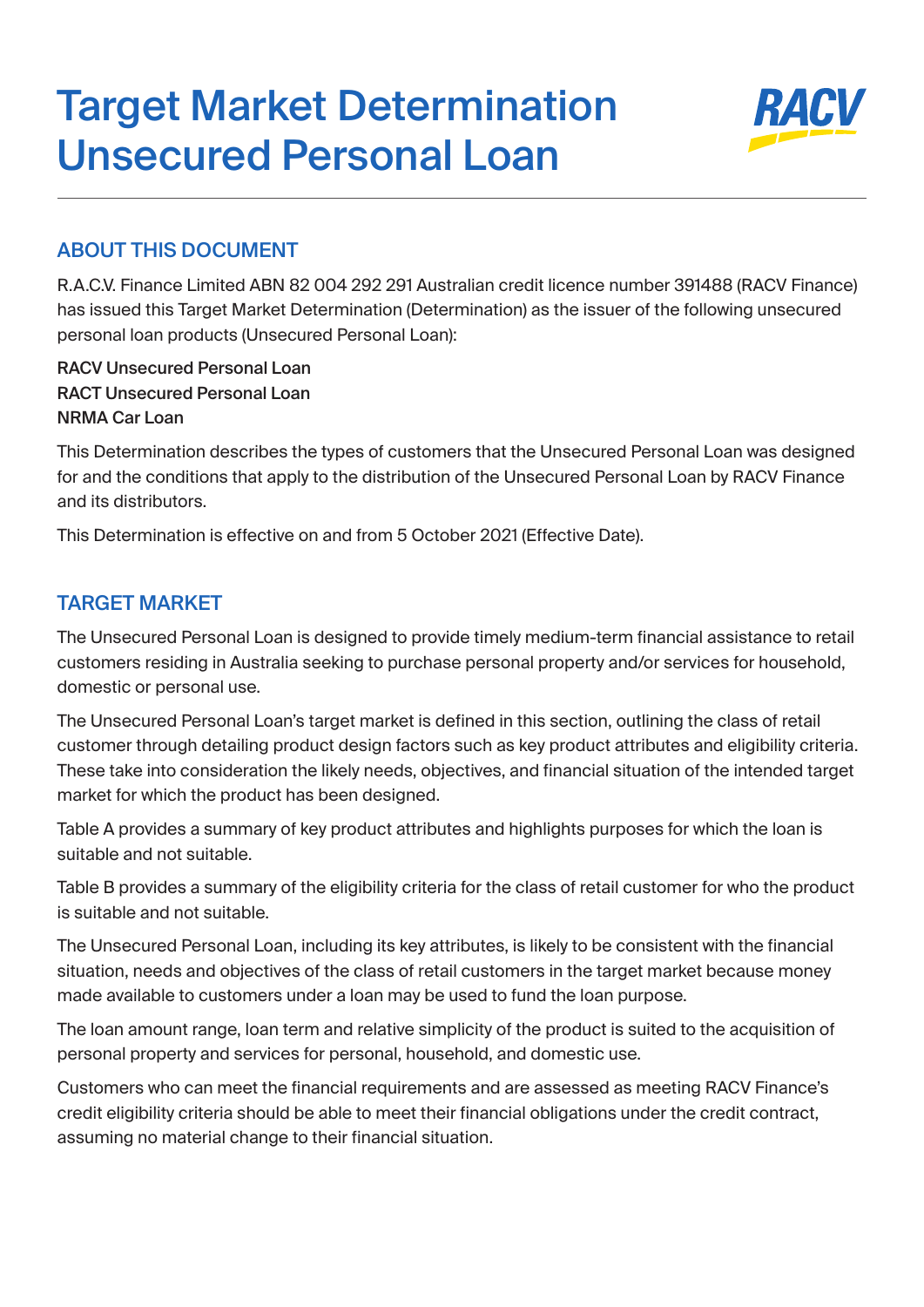## **Table A: Unsecured Personal Loan Product Attributes and Loan Purpose**

### **KEY PRODUCT ATTRIBUTES**

| <b>Borrowers</b>                       | Maximum of 2 (see eligibility criteria in Table B,<br>NOTE co-borrowers must receive benefit from the loan)                                                                                                 |  |  |
|----------------------------------------|-------------------------------------------------------------------------------------------------------------------------------------------------------------------------------------------------------------|--|--|
| Guarantors                             | Maximum of 2 (NOTE: Any guarantors must receive benefit from<br>the loan and be subject to eligibility criteria in Table B)                                                                                 |  |  |
| <b>Loan Term</b>                       | Minimum 12 months, maximum 5 years                                                                                                                                                                          |  |  |
| <b>Loan Amount</b>                     | Minimum of \$5000                                                                                                                                                                                           |  |  |
| <b>Repayment Type</b>                  | Principal and interest repayments only.                                                                                                                                                                     |  |  |
| <b>Accepted Repayment Arrangements</b> | Weekly, fortnightly or monthly by direct debit, BPay,<br>electronic funds transfer or at any National Australia Bank branch.                                                                                |  |  |
| <b>Interest Rate</b>                   | Fixed annual percentage rate that applies for the term of the loan. RACV Finance<br>uses risk-based pricing to determine the annual percentage rate (APR).                                                  |  |  |
| <b>Additional Repayments</b>           | Permitted. While no fees are charged if additional repayments are made<br>during the loan term, an early termination fee may be payable if the loan<br>is repaid in full prior to the end of the loan term. |  |  |
| Fees                                   | An application fee is payable. An early termination fee may be charged<br>if the loan is repaid in full prior to the end of the loan term.                                                                  |  |  |

#### **LOAN PURPOSE**

| <b>General household assets</b><br>(e.g. motor vehicle, caravan, boat)                                     | Appropriate     |
|------------------------------------------------------------------------------------------------------------|-----------------|
| Home improvements to principal place of residence<br>(e.g. home renovations, installation of solar panels) | Appropriate     |
| Debt consolidation                                                                                         | Appropriate     |
| One-off large personal expenses<br>(e.g. travel expenses, medical bills, wedding expenses)                 | Appropriate     |
| Interest in real property                                                                                  | Not Appropriate |
| <b>Statutory payments</b><br>(e.g. taxes, council rates, fines, penalties)                                 | Not Appropriate |

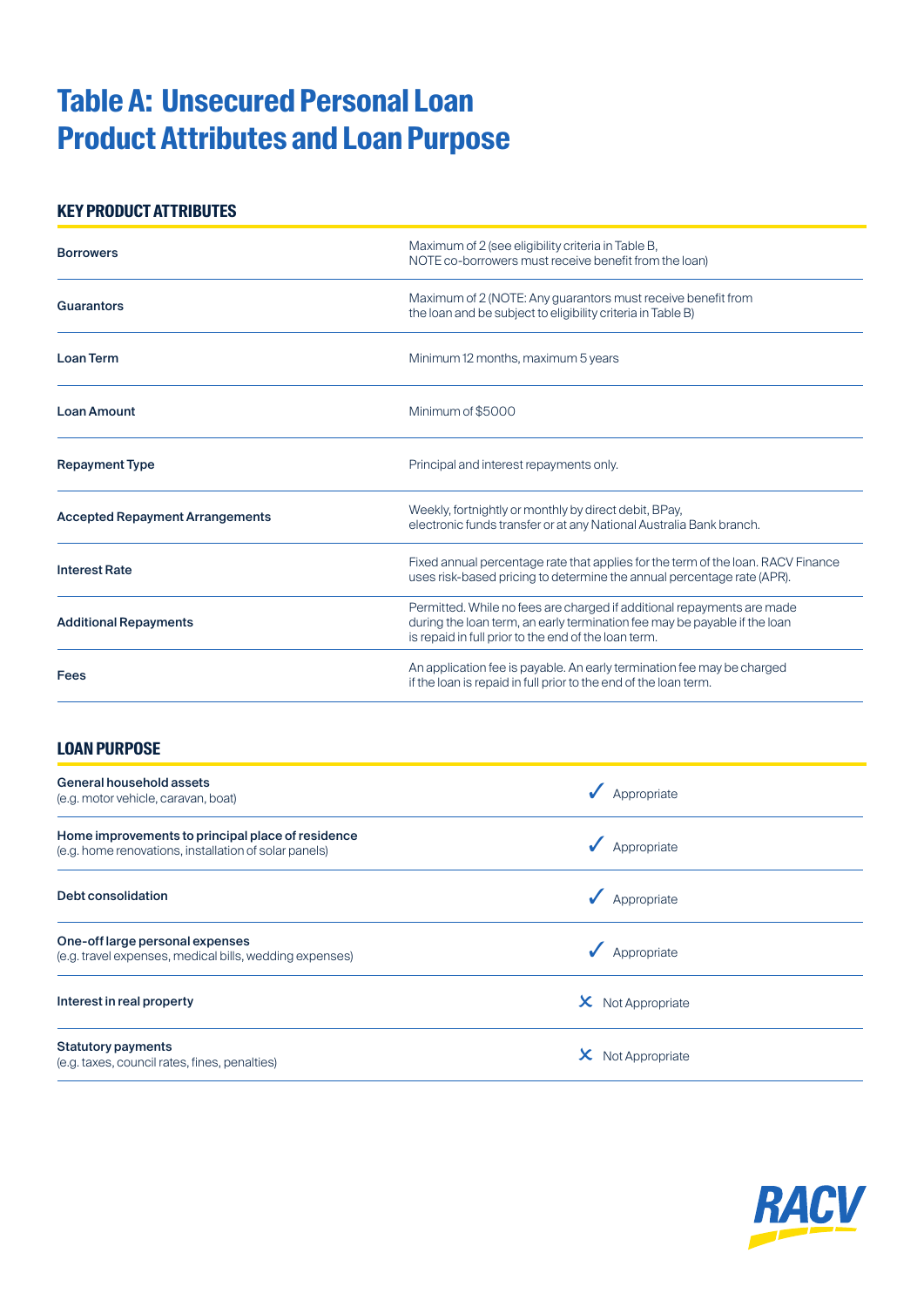## **Table B: Unsecured Personal Loan Eligibility Criteria**

#### **CUSTOMER STATUS AND FINANCIAL SITUATION**

| Is a natural person, over the age of 18 years, with permanent Australian residency                                                               | Eligible              |
|--------------------------------------------------------------------------------------------------------------------------------------------------|-----------------------|
| Has regular income paid in Australia                                                                                                             | Eligible              |
| Employed on a regular basis in Australia                                                                                                         | Eligible              |
| Is a Homeowner in Australia                                                                                                                      | Eligible              |
| Has sufficient funds to meet general day to day living expenses and<br>financial commitments of the loan                                         |                       |
| NOTE: If the loan has a balloon payment structure there will be<br>additional requirements to meet                                               | Eligible              |
| Has a history of savings and/or making repayments on time                                                                                        | Eligible              |
| Can meet RACV Finance's 'know your customer' and other anti-money<br>laundering and counter-terrorism financing (AML/CTF) requirements           | Eligible              |
| Has no proven financial history (including no evidence of savings, regular<br>income or making regular repayments)                               | $\times$ Not Eligible |
| Will undergo substantial financial hardship as a result of entering the loan or<br>is experiencing financial hardship at the time of application | $\times$ Not Eligible |
| Is an undischarged bankrupt, or a director of an entity that is in liquidation                                                                   | $\times$ Not Eligible |
| Holds, or whose family member or close associate holds, a prominent public<br>position or role in an overseas government body                    | $\times$ Not Eligible |
| Is a company or other corporate structure (including trusts)                                                                                     | $\times$ Not Eligible |

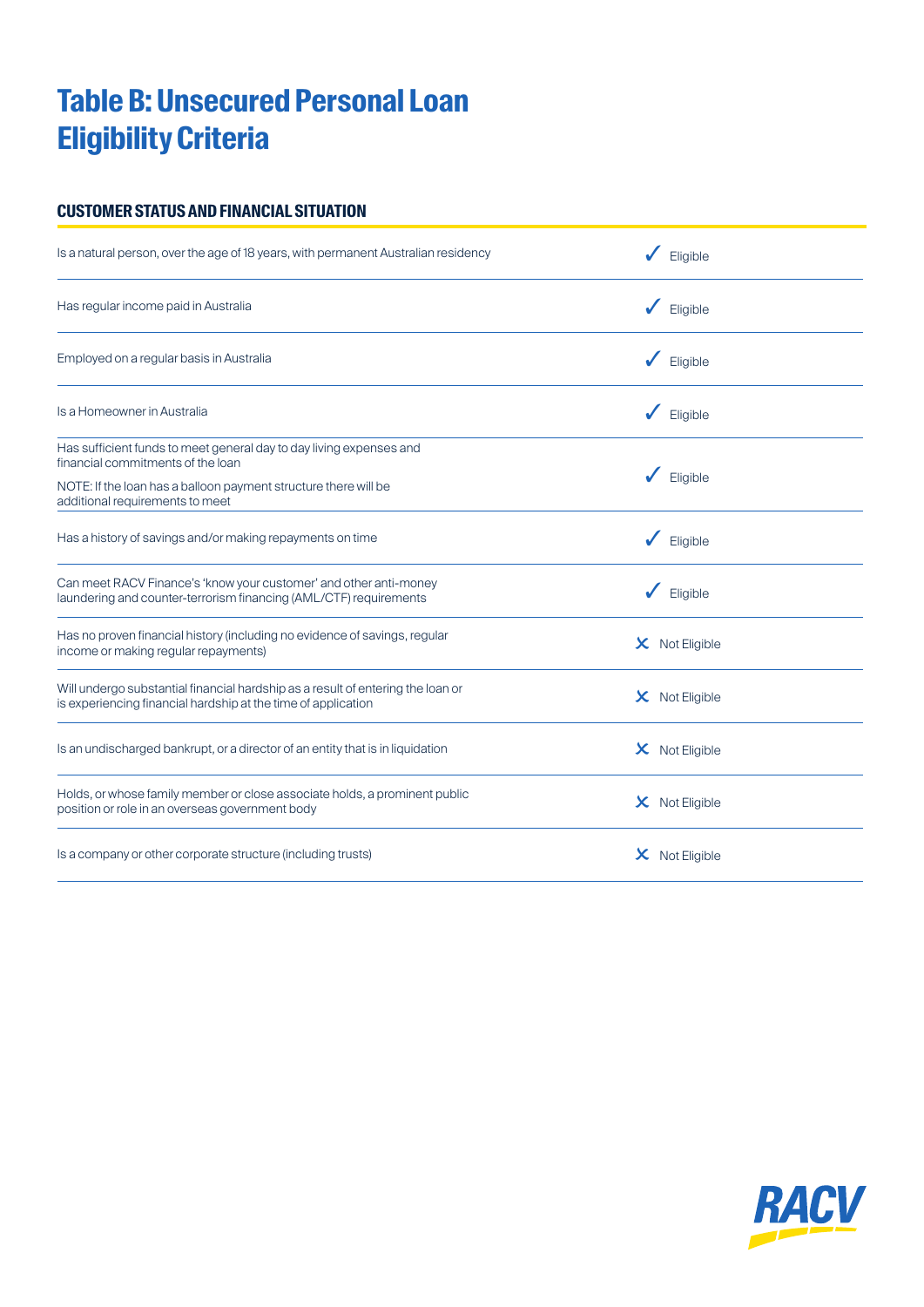## DISTRIBUTION CONDITIONS

The Unsecured Personal Loan is distributed through RACV Finance, authorised brokers (including retail motor vehicle dealers).

Distribution methods for distributors are outlined in Table C.

## **Table C: Unsecured Personal Loan Distribution Methods**

| <b>DISTRIBUTOR</b>        | <b>ONLINE</b> | <b>ON THE PHONE</b> | <b>IN PERSON</b> |  |
|---------------------------|---------------|---------------------|------------------|--|
| <b>RACV Finance</b>       |               |                     | x                |  |
| <b>Authorised Brokers</b> |               |                     |                  |  |

The Unsecured Personal Loan is promoted by RACV Finance predominantly as a personal loan. Decisions about the content and placement of advertisements are made by RACV Finance having regard to whether it is more likely that the customers who acquire the product are in the target market, taking in account in particular loan purpose. Distributors are not permitted to place advertisements without the prior written approval of RACV Finance.

RACV Finance staff and Authorised Brokers who distribute the Unsecured Personal Loan must first be accredited by RACV Finance by satisfying RACV Finance's onboarding and training requirements. This includes providing training to distributors on the target market, including RACV Finance eligibility criteria and product features and suitability. Authorised Brokers are selected based on detailed assessments and due diligence checks including verification of credit licence, registration with required regulatory bodies and, absence from banned/disqualified registers.

All loan applications must be submitted for assessment to RACV Finance through a lending portal made available to all distributors. All loan applications are assessed for suitability by RACV Finance having regard to customer financial requirements and loan objectives in accordance with relevant credit and responsible lending policies and applicable law. A customer will not be offered a loan unless the application has been approved by RACV Finance.

RACV Finance considers that these distribution conditions make it more likely that customers who acquire an Unsecured Personal Loan will be in the target market.